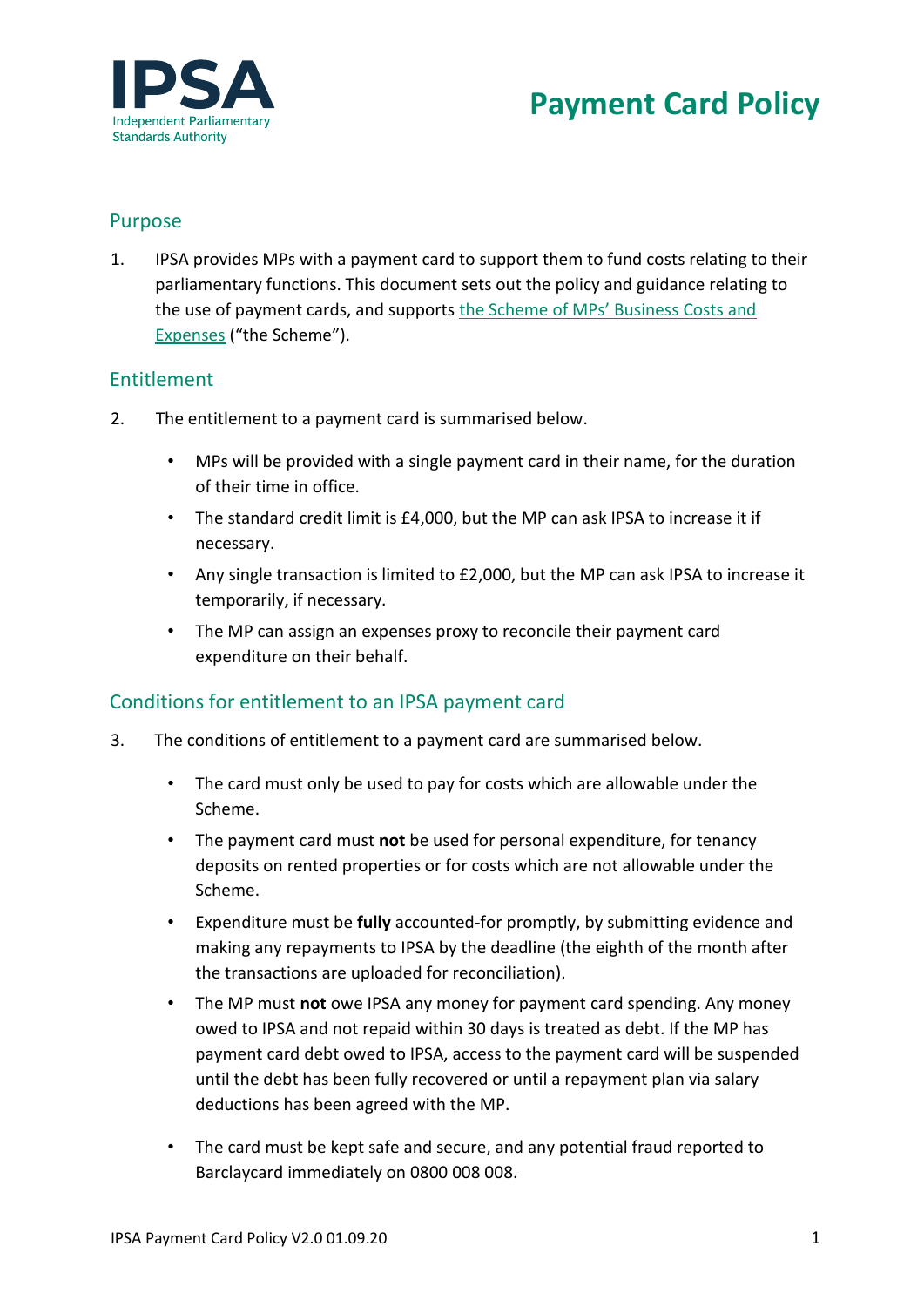



- The MP must have signed an indemnity form agreeing to these conditions of use.
- 4. It is the MP's responsibility to meet these conditions.
- 5. IPSA may suspend or withdraw use of the payment card if any of these conditions is breached. If an MP does not reconcile their payment card, by submitting valid evidence, or does not make repayments of money owed from payment card spending within 30 days, their card will be suspended for seven calendar days or until the conditions are met, whichever is longer. The suspension will be lifted only when the conditions are met. The seven-day suspension is designed to encourage prompt and full reconciliation and repayment of money owed within the deadlines, and to create efficiency in the card suspension process.
- 6. Serious or persistent breaches of the conditions will result in the payment card being suspended for up to six months or withdrawn permanently. Serious or persistent breaches include: misuse of the payment card for personal or non-parliamentary spending and recurring/repeated breaches of any payment card conditions. In these circumstances, IPSA will first warn the MP that that continued breaches will result in suspension or withdrawal of the payment card. If the conditions continue to be breached, the card will be suspended or withdrawn. IPSA will notify MPs by email if their card is to be suspended or withdrawn, unless it is impractical to do so.
- 7. IPSA may decide to waive one or more of these conditions, if exceptional circumstances arise.

#### Requesting a payment card

8. IPSA will ask the MP if they want a payment card when they take up office, and ask them to sign the indemnity form (attached). IPSA will liaise with the card provider (Barclaycard) to obtain the card, PIN and card reader, and send them to the MP.

## Using the payment card

- 9. The MP can use the card to pay for costs which are allowable under the Scheme. The MP can use the card to pay for items which exceed Scheme limits, and repay the excess to IPSA (see **Repaying money to IPSA** below).
- 10. The payment card must **not** be used for personal expenditure, for deposits on rented properties or for costs which are not allowable under the Scheme.
- 11. The card cannot be used for any single purchase worth more than £2,000 or for items totalling more than the £4,000 credit limit, unless prior approval has been given for an increase to the limits. MPs should request an increase to the transaction limit or credit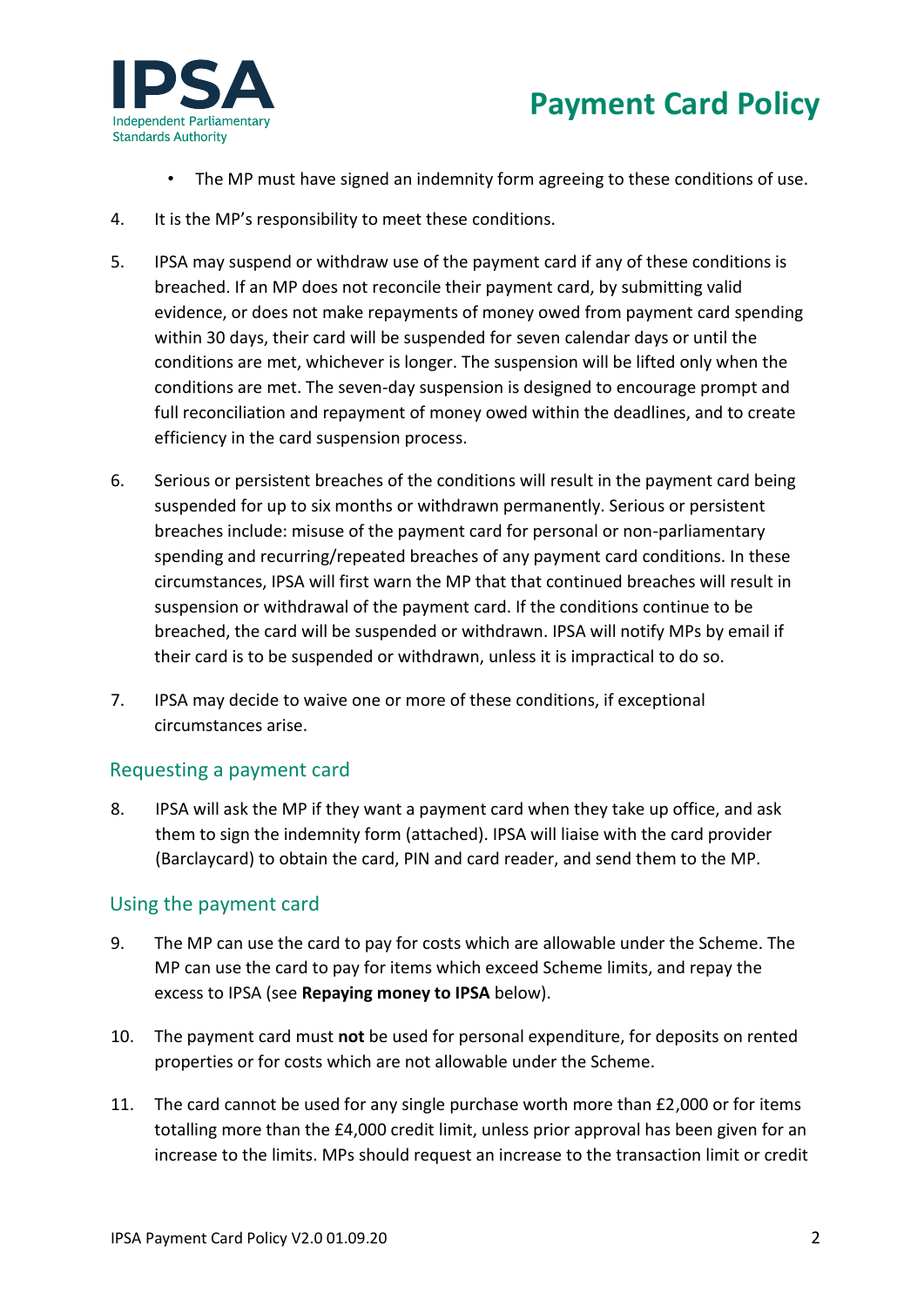



limit by emailing IPSA, explaining the reason and period for which the increase is needed.

## Reconciling payment card spending

- 12. At the end of each month, the card provider sends IPSA the transactions for that month. IPSA uploads them to IPSA Online, and the system automatically emails the MP (and their expenses proxy, if they have one) to tell them the expenditure is ready to be accounted-for. We have issued guidance on [payment card reconciliation.](https://www.ipsaonline.org.uk/guidance/card-payments#payment-card-reconciliation)
- 13. **The MP must fully account for the expenditure (by "reconciling") by the eighth of the following month**. The MP must fully reconcile the transactions, by submitting valid evidence and repay any money owed to IPSA. It is good practice for the MP to check they do not owe any other repayments to IPSA.
- 14. If an MP inadvertently used the payment card for personal expenditure or expenditure outside the Scheme, the MP must mark the transaction as "Not claimed, to repay" and repay the money owed immediately.
- 15. Approximately a week before the deadline, the IPSA Online system will automatically remind any MP (and their proxy) that they have not yet reconciled their payment card transactions and need to do so.
- 16. On the first working day after the deadline**, IPSA will suspend for seven calendar days** 
	- payment cards with transactions which have not been **fully** reconciled by the deadline, and
	- payment cards belonging to MPs who owe money to IPSA for payment card spending which has not been repaid within 30 days of the MP being notified
- 17. IPSA will email the MP (and their proxy) to inform them that their card will be suspended for seven calendar days and that they must account for the expenditure and make any repayments to IPSA within that week.
- 18. After seven calendar days, IPSA will lift the payment card suspension for any MPs who have fully accounted for the expenditure and made any necessary repayments to IPSA. Note that cards will be suspended for a minimum of seven days, even if reconciliation or repayments happen sooner.
- 19. If, seven days later, **the MP has not fully accounted for their payment card expenditure, IPSA will seek repayment of the cost of any unaccounted-for expenditure** by raising a credit note on IPSA Online. The payment card lines will be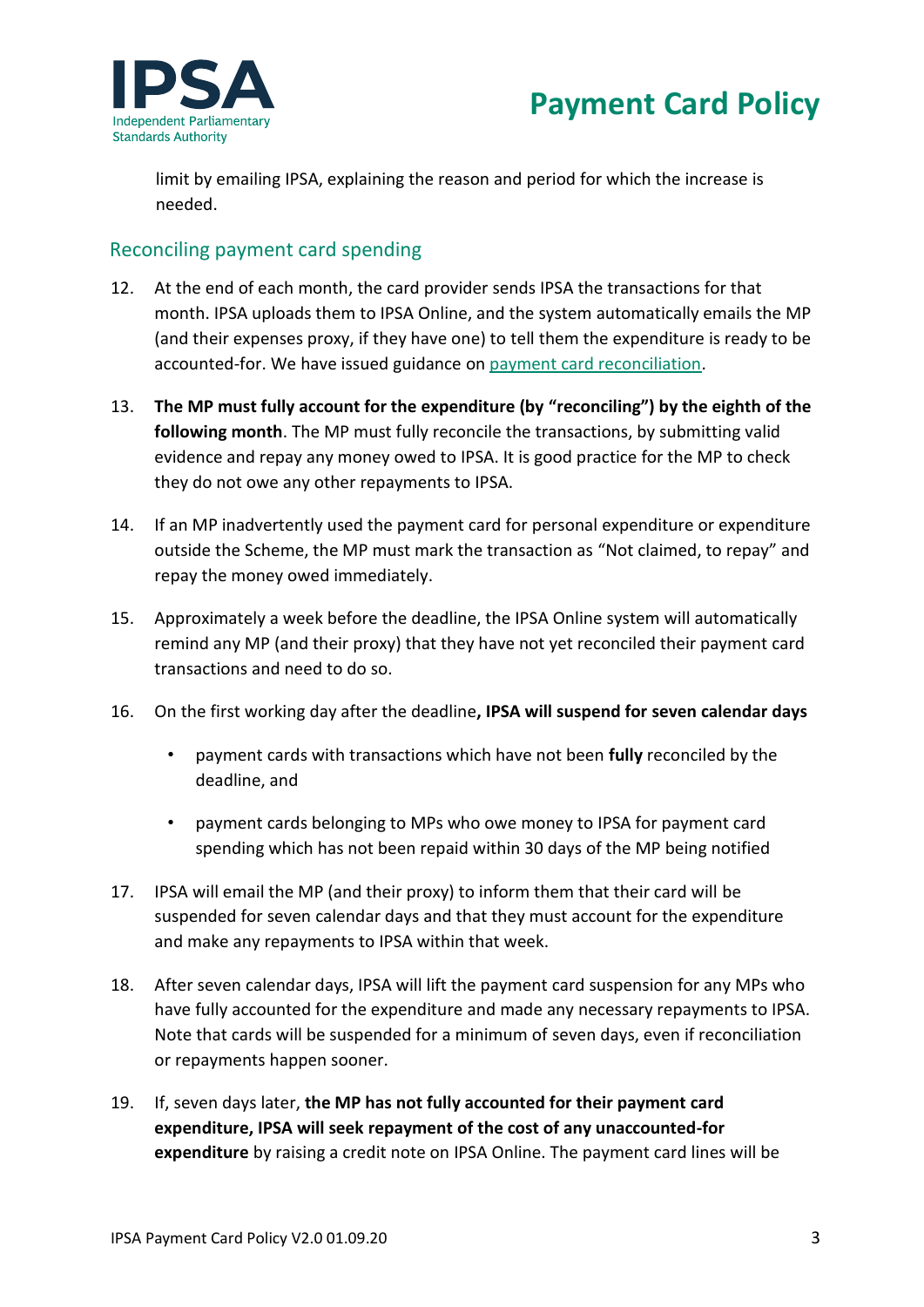



marked as "costs not reconciled", and the payment card suspension will be lifted when the money owed to

IPSA has been fully recovered. If the costs are allowable, the MP may submit a claim for reimbursement of the costs in the normal way within 90 days of the expenditure being incurred.

20. If there are **exceptional** circumstances which prevent an MP reconciling expenditure on time, please notify IPSA and we will consider whether an extension to the deadline is appropriate in the circumstances.



21. The process is described in the flowchart below.

22. At the end of the financial year the timescales for payment card reconciliation will change so that the costs can be assigned to the correct financial year and IPSA can complete its financial year end process. Please see the IPSA year-end guidance, issued each year, for more information.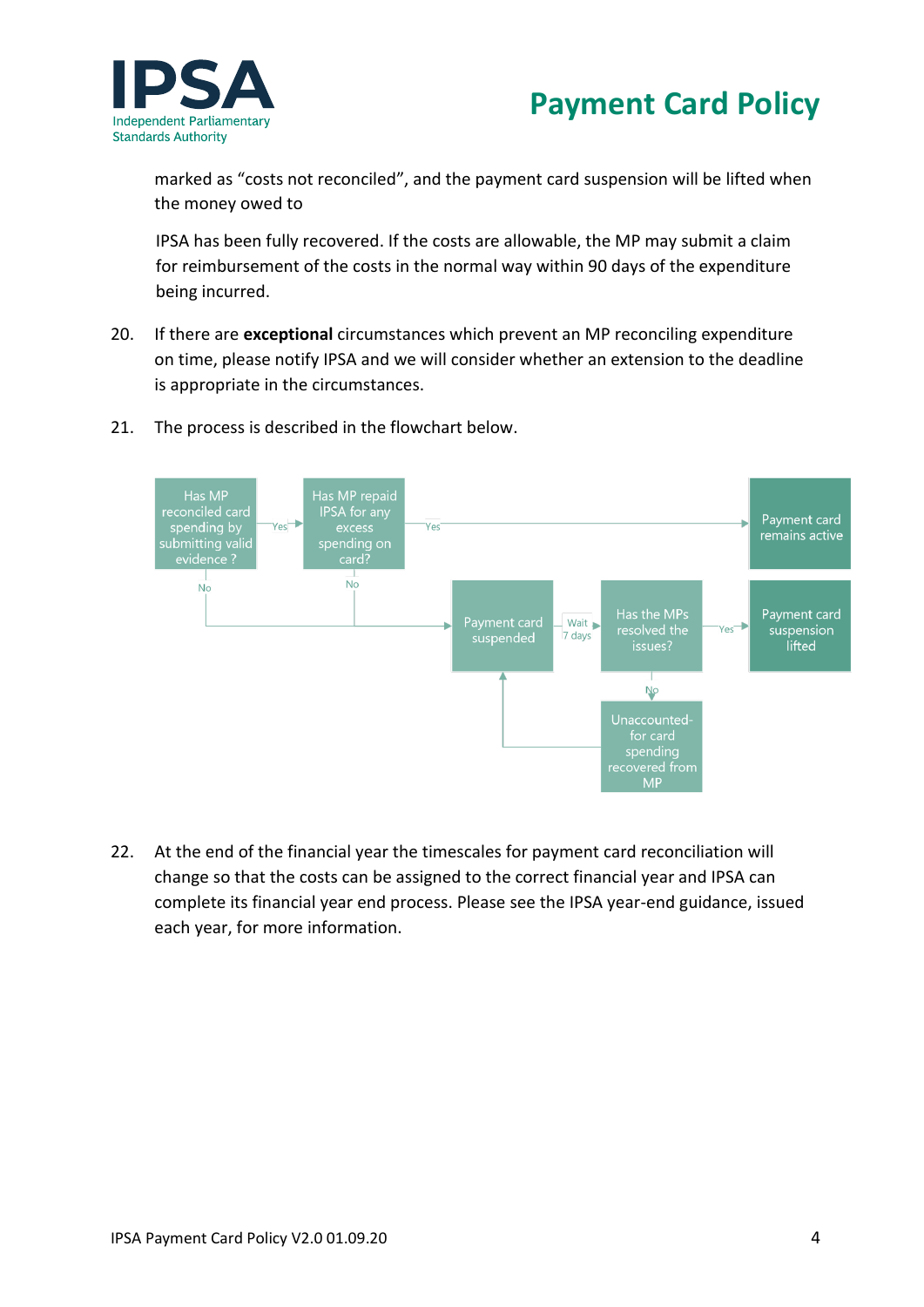



## IPSA validation of payment card spending

- 23. We validate payment card spending in the same way we validate reimbursement claims. If spending is not permitted under the Scheme, or insufficient evidence is submitted, the claim will be returned to the MP as an expense correction on IPSA Online in the usual way, via the Task Manager.
- 24. MPs must action returned lines promptly, by submitting additional evidence by the deadline, in order to avoid their payment card being suspended.
- 25. Payment card expenditure will be allocated automatically to the budget selected by the MP during reconciliation.

## Repaying money to IPSA

- 26. MPs must repay any money owed to IPSA promptly and within 30 days of the MP being notified of the repayment being required. In accordance with the Scheme, any money owed after 30 days is treated as debt, which IPSA can recover by offsetting against future reimbursement claims or via salary deductions.
- 27. If an MP owes money to IPSA which has not been repaid or they are forecast to overspend against their budgets, IPSA may suspend use of the payment card (or restrict it to travel costs only) to prevent a greater overspend and an increase in the money owed to IPSA.

#### Payment card statements and settling the account

- 28. IPSA receives and settles an overarching payment card statement each month, which includes the expenditure for all MPs.
- 29. The MP will be provided with an account and logon so that they can view their expenditure online. Alternatively, they may opt to receive paper statements which the payment card supplier can send to their chosen address.

#### Publication of payment card expenditure

- 30. IPSA publishes payment card expenditure in the same way we publish data about reimbursement claims, in accordance with the IPSA [Publication Policy.](https://www.theipsa.org.uk/publications/consultations/publication-policy/)
- 31. IPSA will not publish data about payment card expenditure if the MP has selected to repay the cost to IPSA. However, as stated in our Publication Policy, IPSA may publish information about money overdue for repayment to IPSA, including that originating from payment card use.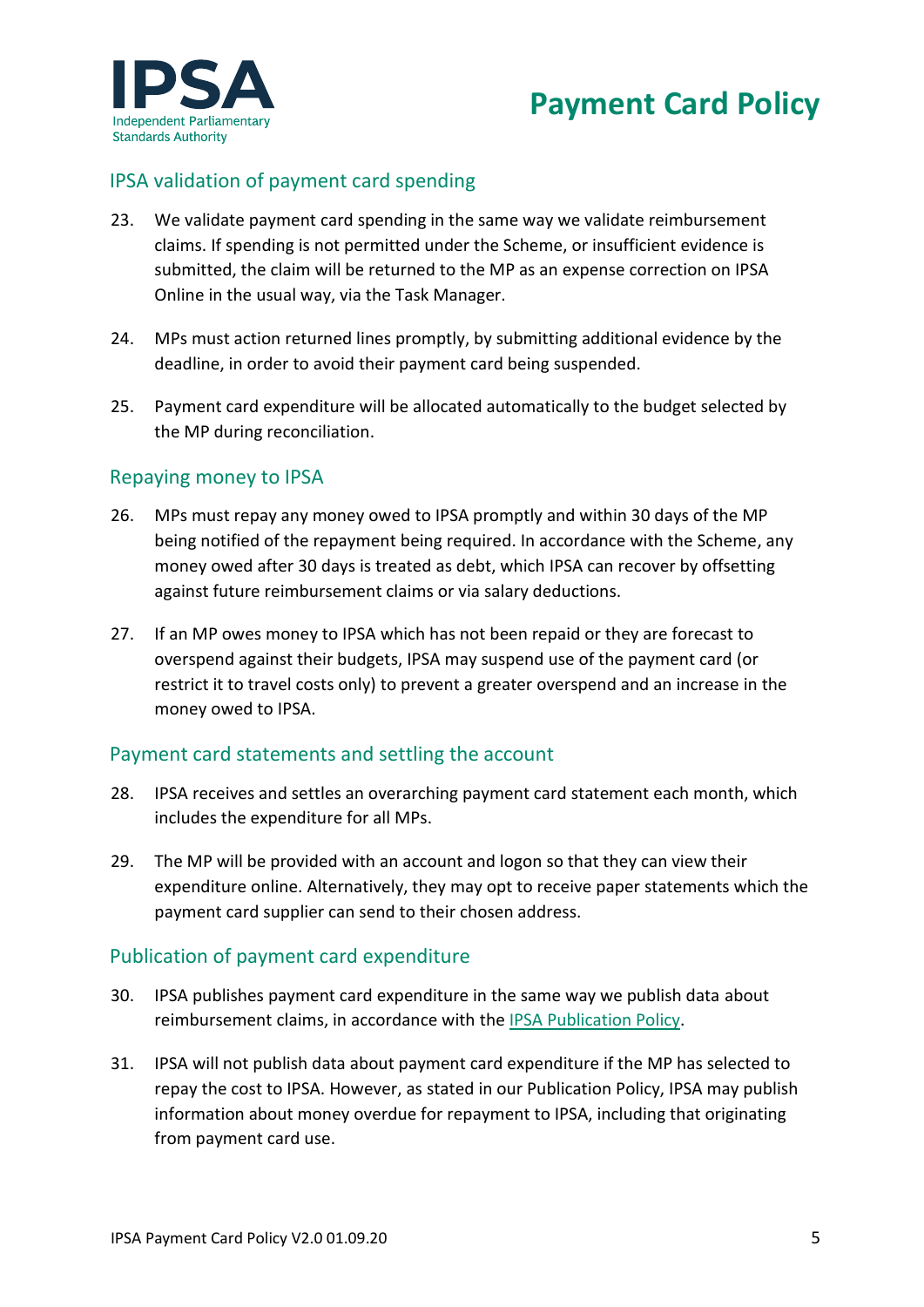



32. IPSA may be asked to release additional information about payment card expenditure, reconciliation and card suspensions under the Freedom of Information Act (FOIA). Requests for information under the FOIA are considered on a case-by-case basis.

# IPSA Payment Card Key Contacts

| I want to                                                      | Please contact                                                       |
|----------------------------------------------------------------|----------------------------------------------------------------------|
| Report suspected fraudulent use                                |                                                                      |
| Report a lost or stolen card                                   | Barclaycard customer services by phone on<br>0800 008 008            |
| Report an issue logging on to my<br><b>Barclaycard account</b> |                                                                      |
| Report an issue with my card reader                            |                                                                      |
| Order a new payment card                                       |                                                                      |
| Change my name or address                                      |                                                                      |
| Increase my single transaction limit                           |                                                                      |
| Increase my monthly credit limit                               | IPSA by phone on 020 7811 6400 or by<br>email to info@theipsa.org.uk |
| Ask about my payment card suspension                           |                                                                      |
| Get advice on how to reconcile my<br>payment card expenditure  |                                                                      |
| Make a repayment to IPSA                                       |                                                                      |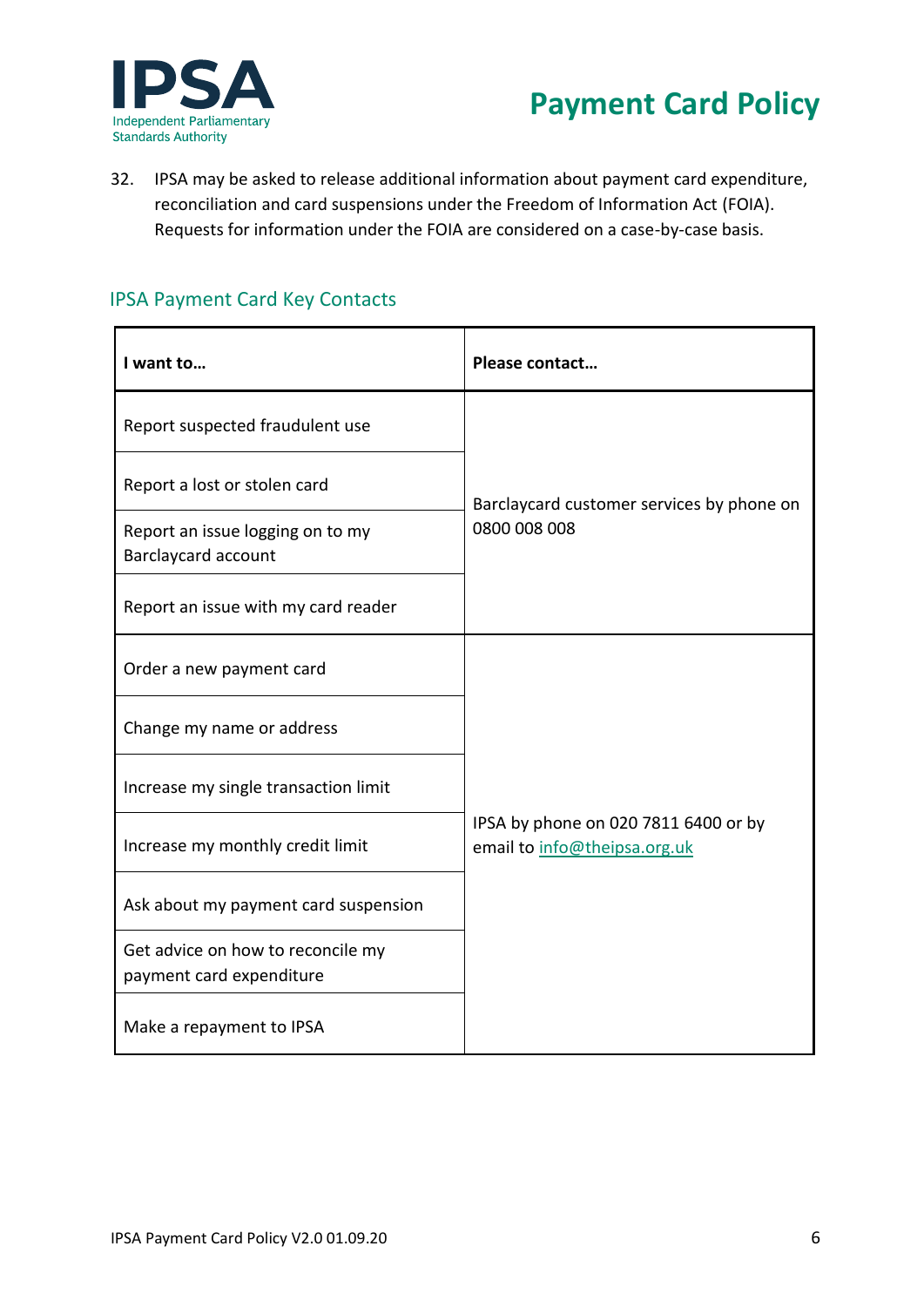



# **IPSA Payment Card Indemnity Form – MP Copy**

# **Conditions for holding an IPSA payment card**

- The card must only be used to pay for costs which are allowable under the Scheme.
- The payment card must **not** be used for personal expenditure, for tenancy deposits on rented properties or for costs which are not allowable under the Scheme.
- Expenditure must be **fully** accounted-for promptly, by submitting evidence and making any repayments to IPSA by the deadline (the eighth of the month after the transactions are uploaded for reconciliation).
- The MP must **not** owe IPSA any money for payment card spending. Any money owed to IPSA and not repaid within 30 days is treated as debt. If the MP has payment card debt owed to IPSA, access to the payment card will be suspended until the debt has been fully recovered or until a repayment plan via salary deductions has been agreed with the MP.
- The card must be kept safe and secure, and any potential fraud reported to Barclaycard immediately on 0800 008 008.
- The MP must have signed an indemnity form agreeing to these conditions of use.

It is the MP's responsibility to meet these conditions.

I have read the IPSA Payment Card policy and I agree to comply with the conditions of holding an IPSA payment card.

**MP Name**

**Date** 

**Signature**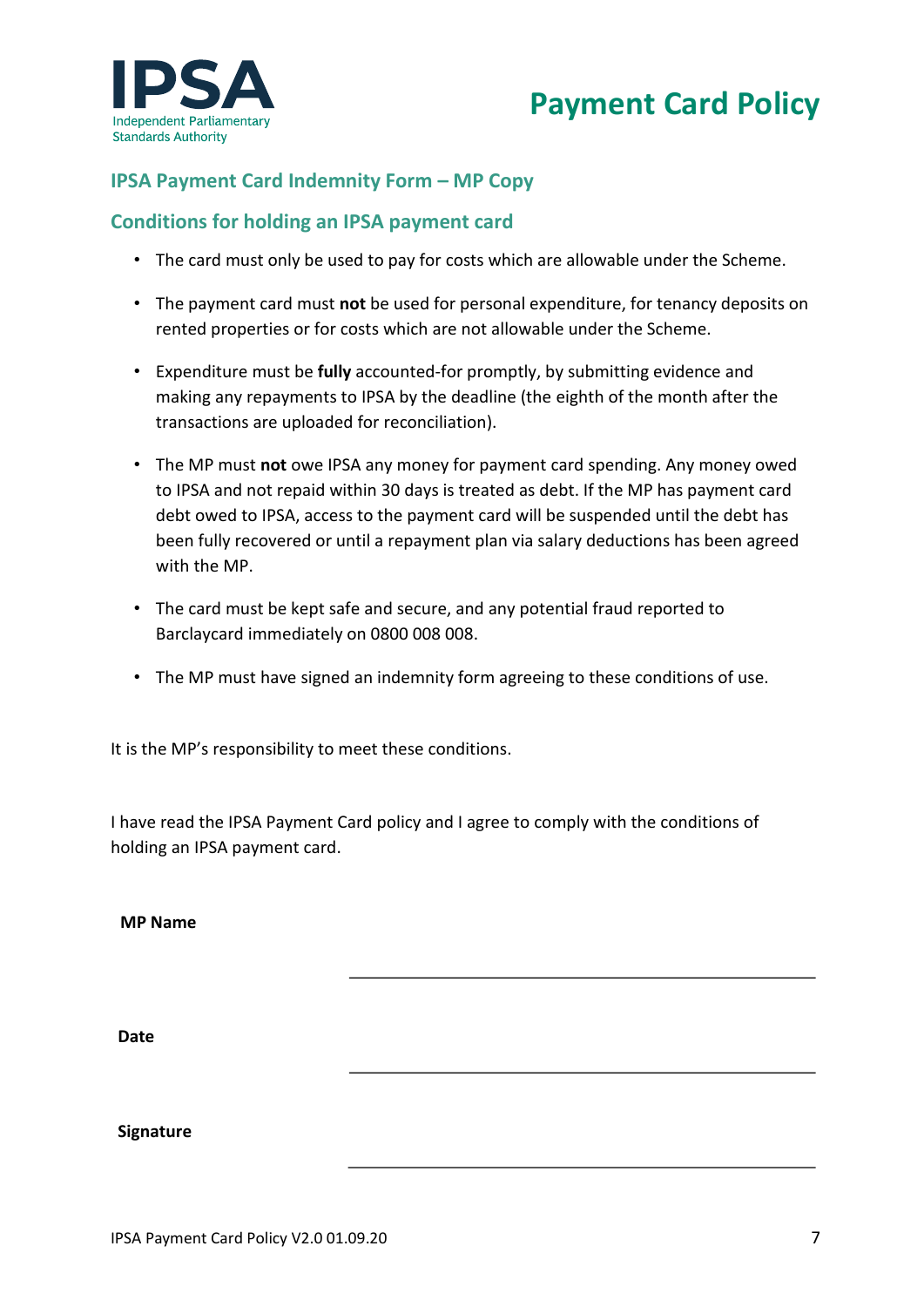



**BLANK PAGE**